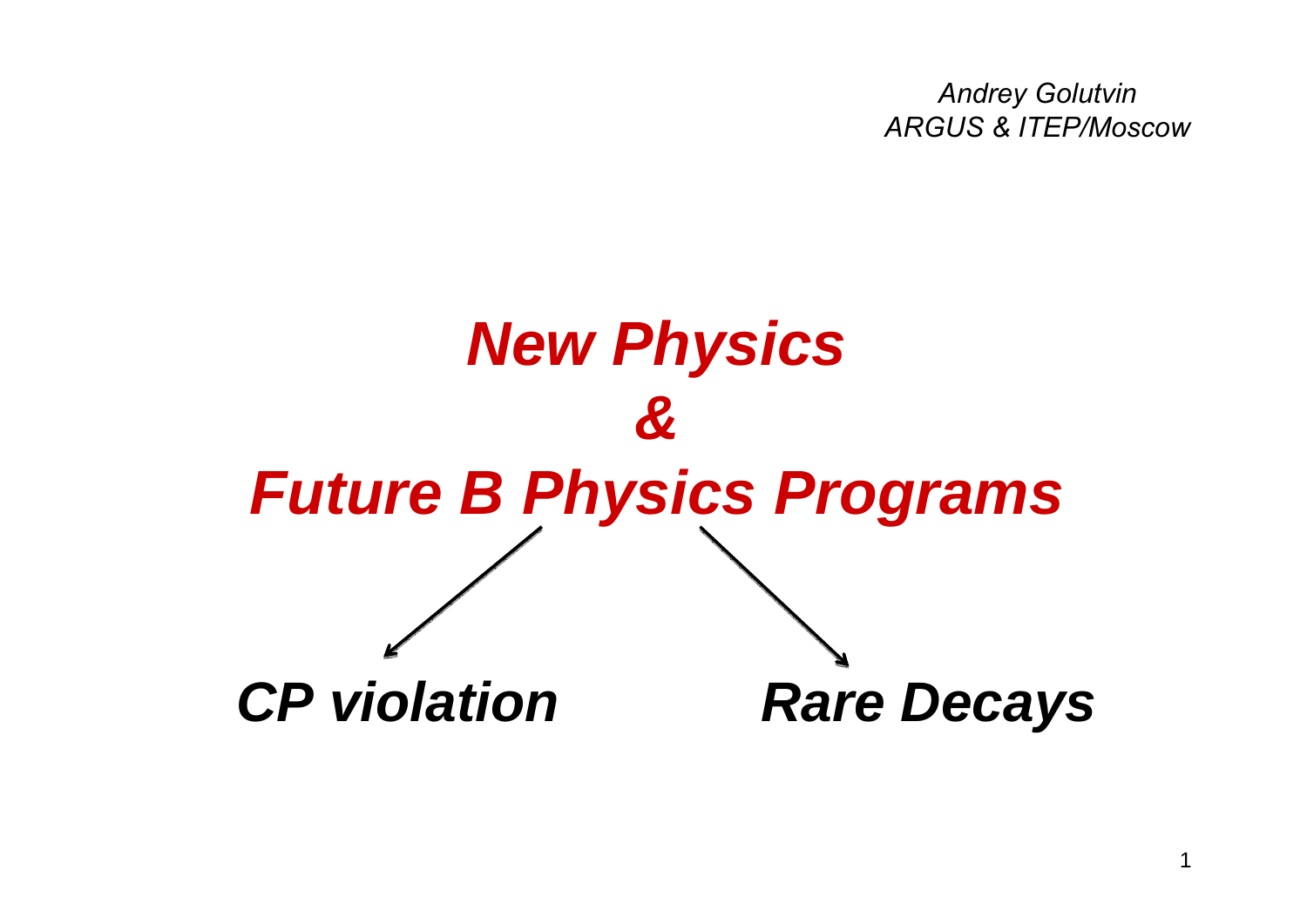$\Box$  *LHCb – forward spectrometer (running in pp – collider mode) Data taking starts next year Expect ~10 fb-<sup>1</sup> by 2013 B physics is also a part of the ATLAS and CMS early program*

 *Super Flavor Factory (SFF) following either SuperKEKB or Super B proposal with an integrated luminosity of 50 – 75 ab-<sup>1</sup> Start data taking > 2014 (T.Browder et al arXiv:0710.3799v1)*

 $\Box$  *Upgraded LHCb (SLHCb) where they would run at 10 times the initial design luminosity with twice more efficient trigger and record data sample of > 100 fb-<sup>1</sup> Start data taking after 2014*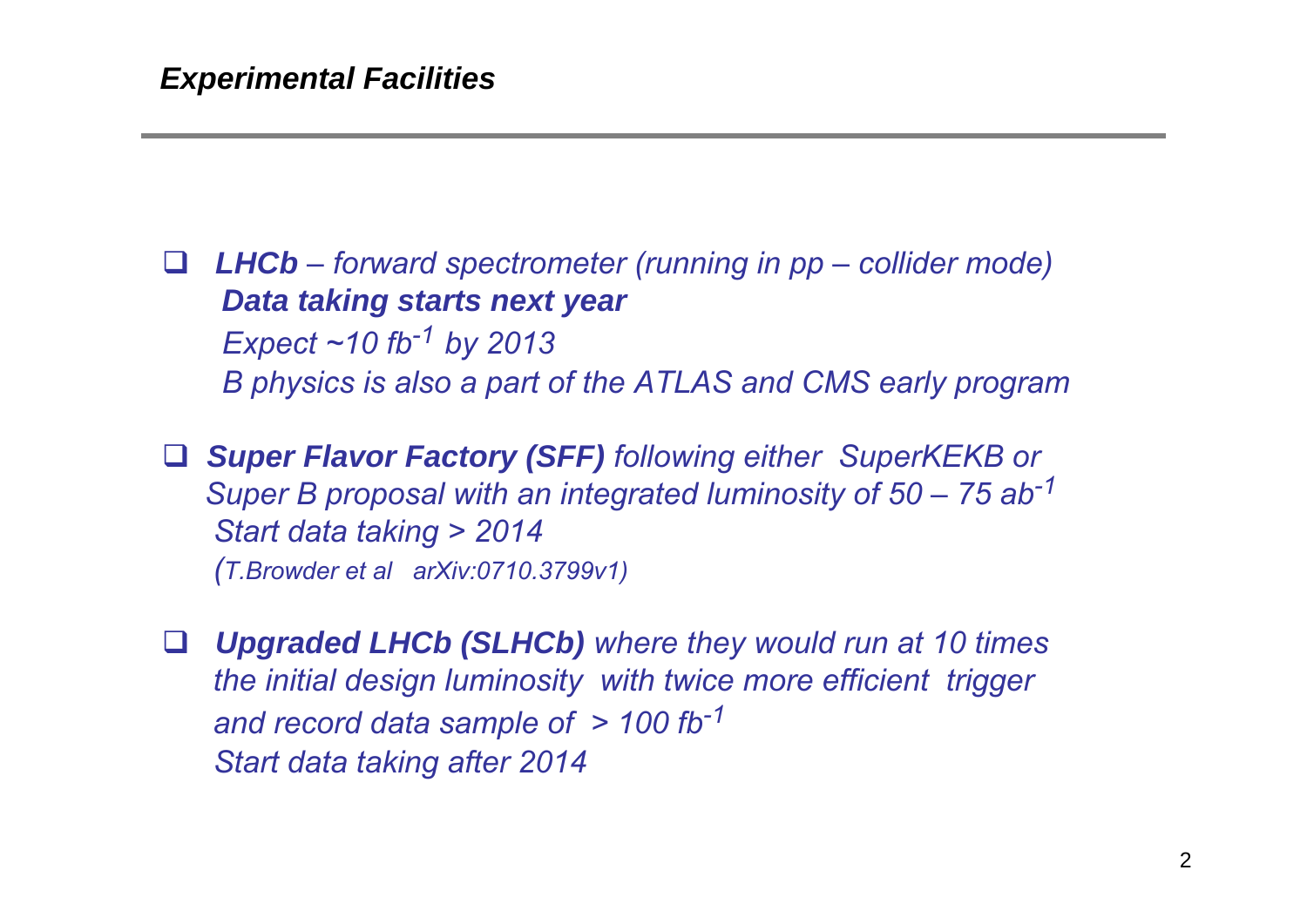

- *Large bb cross section (~230* μ*b)*
- *Forward geometry*
- *Low luminosity is sufficient At 2*×*1032 1012 bb pairs are produced per year*



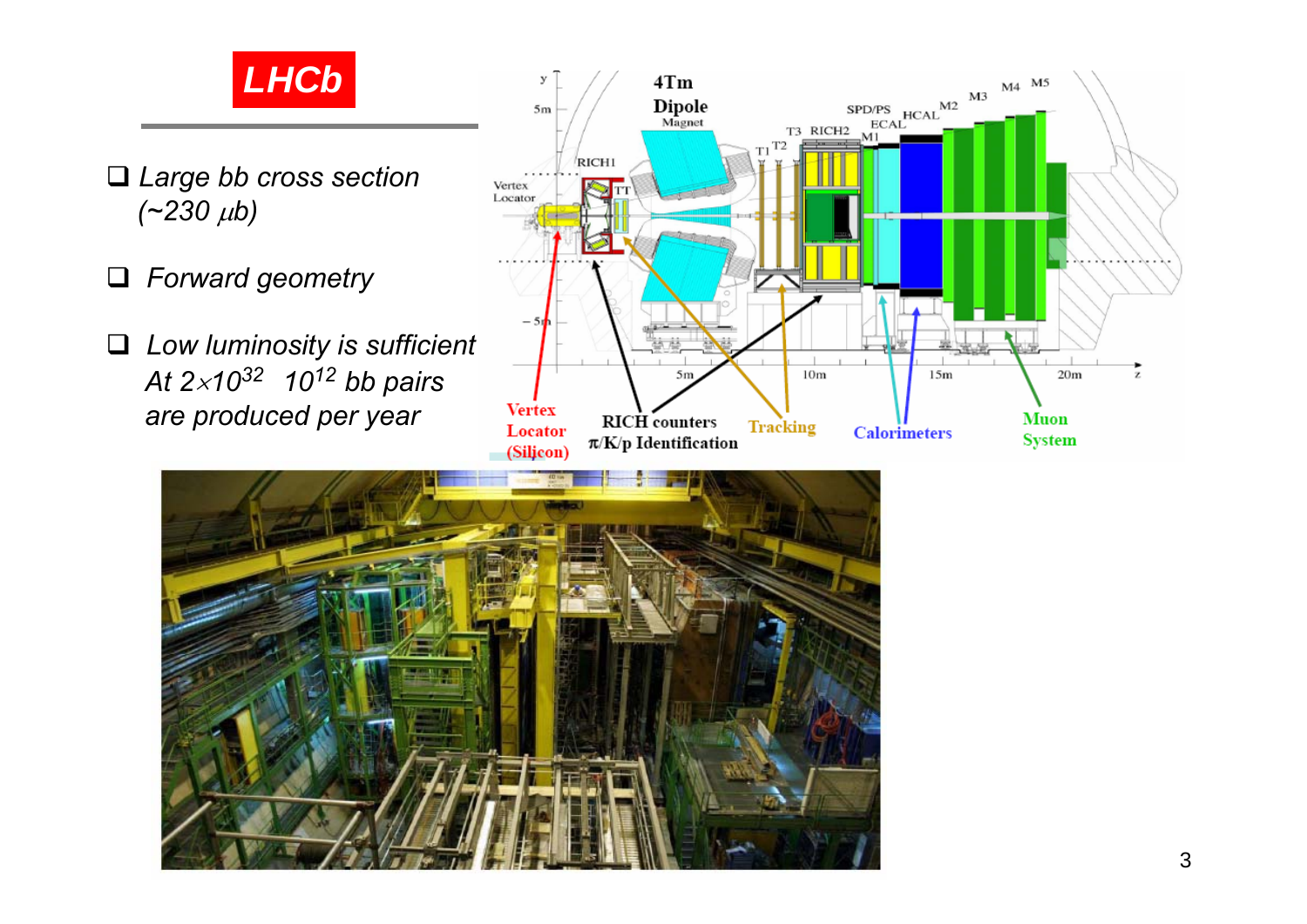$\Box$  *LHCb – forward spectrometer (running in pp – collider mode) Data taking starts next year Expect ~10 fb-<sup>1</sup> by 2013 B physics is also a part of the ATLAS and CMS early program*

 *Super Flavor Factory (SFF) following either SuperKEKB or Super B proposal with an integrated luminosity of 50 – 75 ab-<sup>1</sup> Start data taking > 2014 (T.Browder et al arXiv:0710.3799v1)*

 $\Box$  *Upgraded LHCb (SLHCb) where they would run at 10 times the initial design luminosity with twice more efficient trigger and record data sample of > 100 fb-<sup>1</sup> Start data taking after 2014*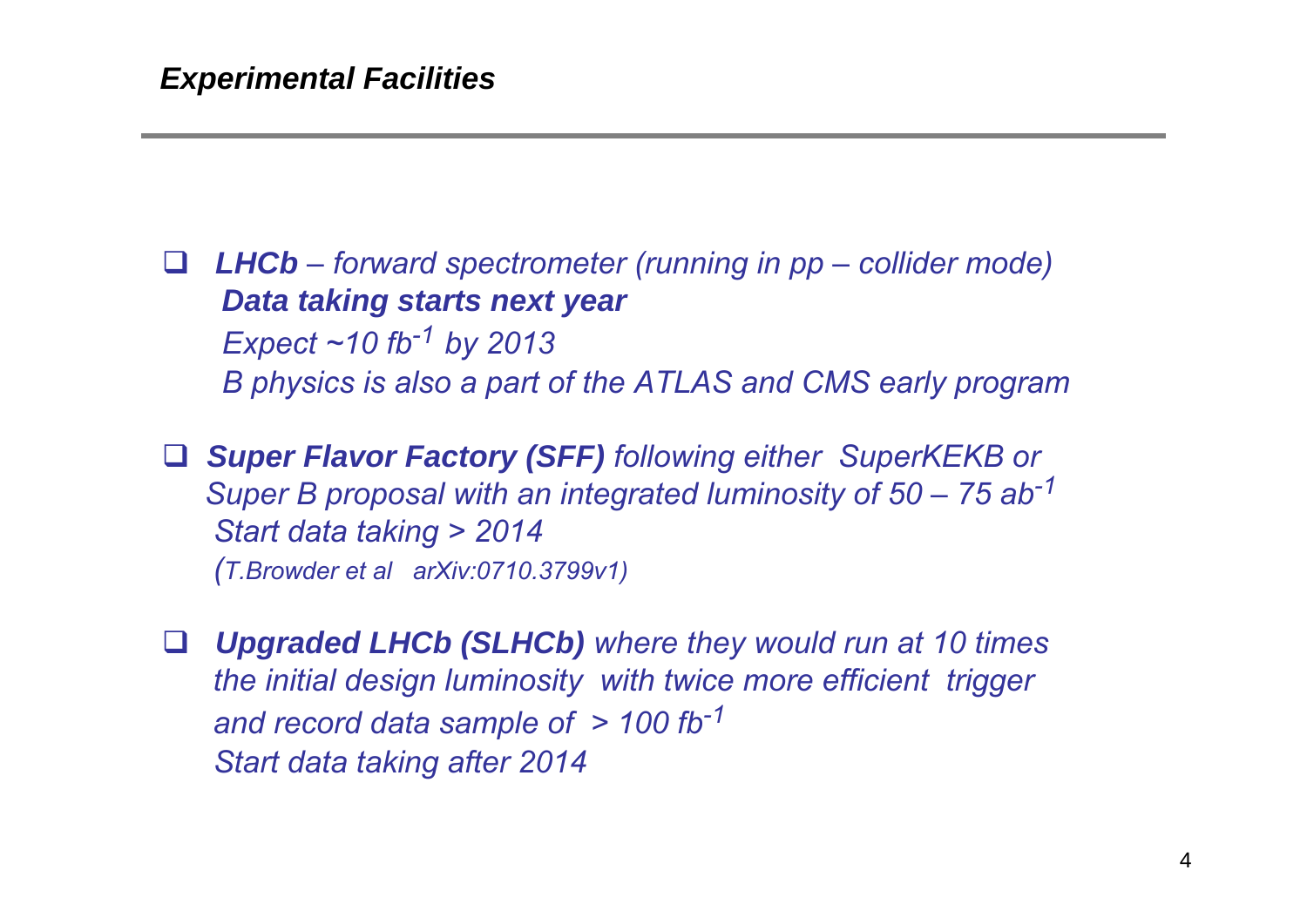#### *UT as a standard approach to test the consistency of SM*

#### *Mean values of angles and sides of UT are consistent with SM predictions*

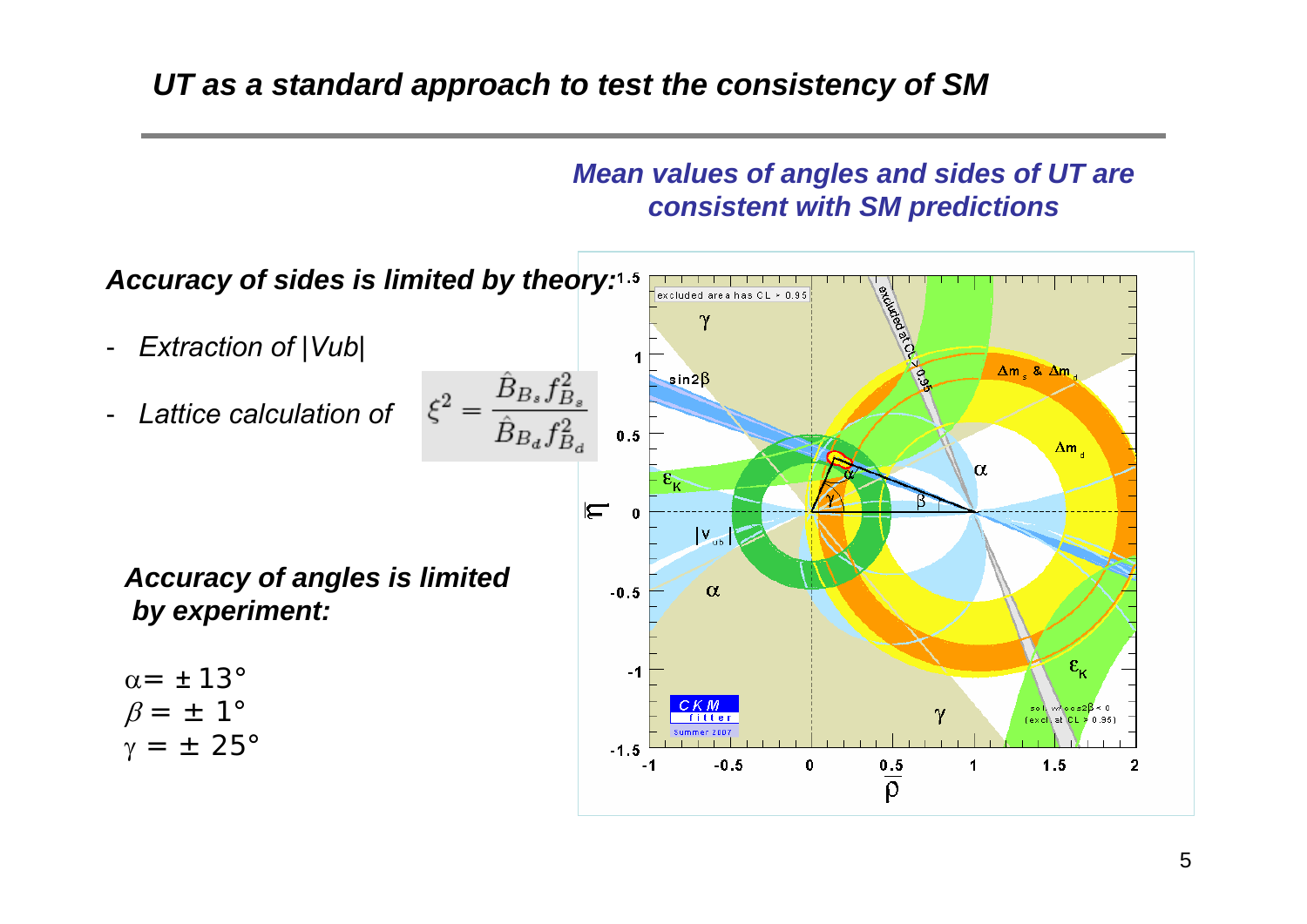#### *Search for NP comparing observables measured in tree and loop topologies*

β*(tree+box) in B* Æ *J/*ψ*Ks*  γ*(tree) in many channels*  $\chi$ (tree+box) in  $B_s$   $\rightarrow$  J/ $\psi\phi$ 

γ*(peng+tree) in B* Æρρ*,*ρπ*,*ππ β*(peng+box) in B* Æφ*Ks* χ(peng+box) in Bs*→*φφ



*New heavy particles, which may contribute to d- and s- penguins, could lead to some phase shifts in all three angles:*

$$
\delta\gamma(NP) = \gamma(\text{peng+tree}) - \gamma(\text{tree})
$$
  
\n
$$
\delta\beta(NP) = \beta(B \rightarrow \phi Ks) - \beta(B \rightarrow J/\psi Ks) \neq 0
$$
  
\n
$$
\delta\chi(NP) = \chi(B_s \rightarrow \phi\phi) - \chi(B_s \rightarrow J/\psi\phi)
$$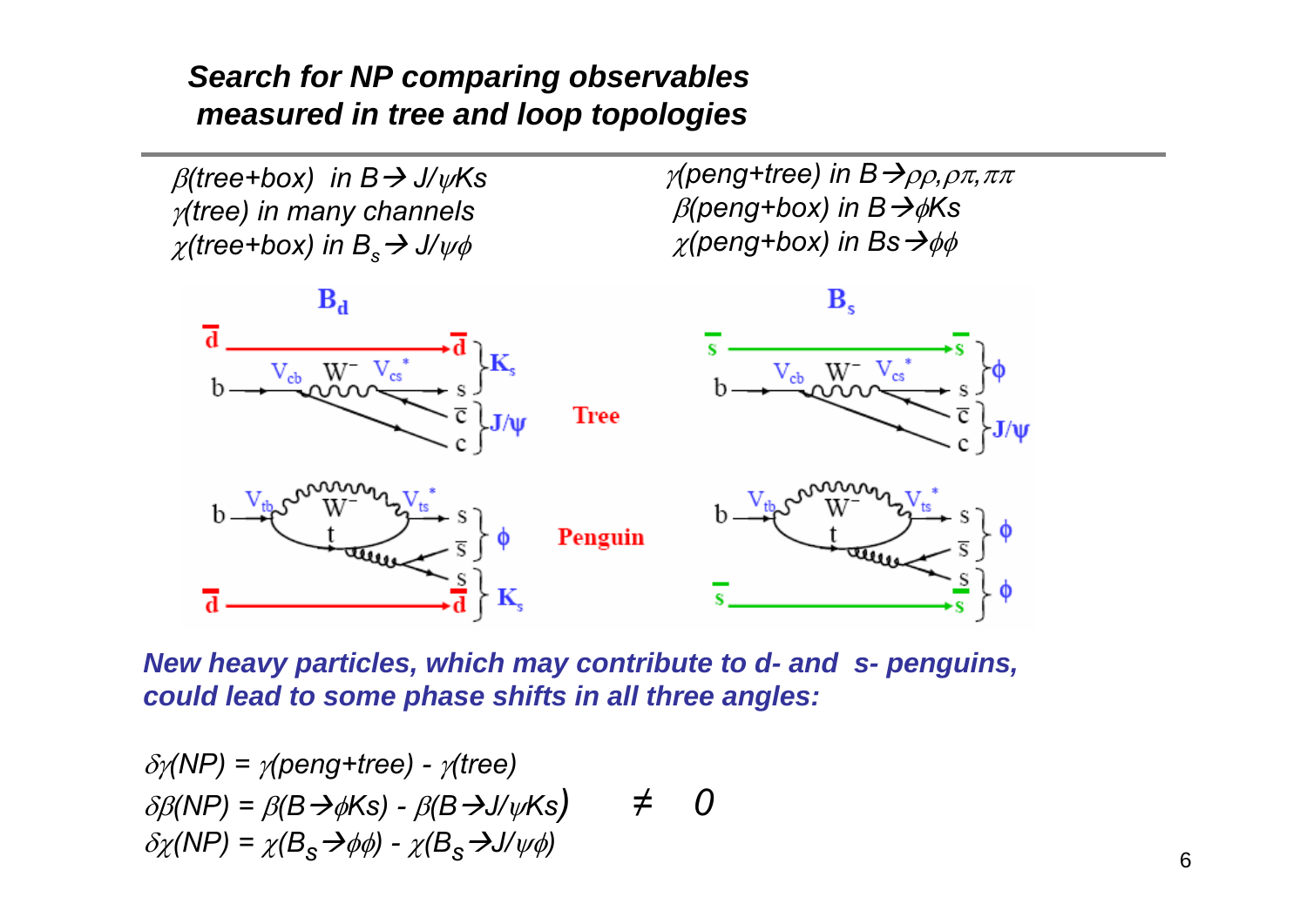*Search for NP comparing observables measured in tree and loop topologies* 

*Contribution of NP to processes mediated by loops (present status)*

 $\Box$ *to boxes:*

> β *vs |Vub / Vcb | is limited by theory (~10% precision in |Vub|) (d-box)* χ *not measured with any accuracy (s-box)*

 $\Box$ *to penguins:* 

| $\sigma(\delta \gamma(NP)) \sim 30^{\circ}$ | (d-penguin) |
|---------------------------------------------|-------------|
| $\sigma$ ( $\delta$ ß(NP)) ~8°              | (s-penguin) |
| $\sigma(\delta \chi(NP))$ not measured      | (s-penguin) |

*PS*  $\delta\beta(NP) = \delta\chi(NP)$ δγ*(NP) measured in B* Æππ *and B* Æρρ *decays may differ depending on penguin contribution to* ππ *and* ρρ *final states*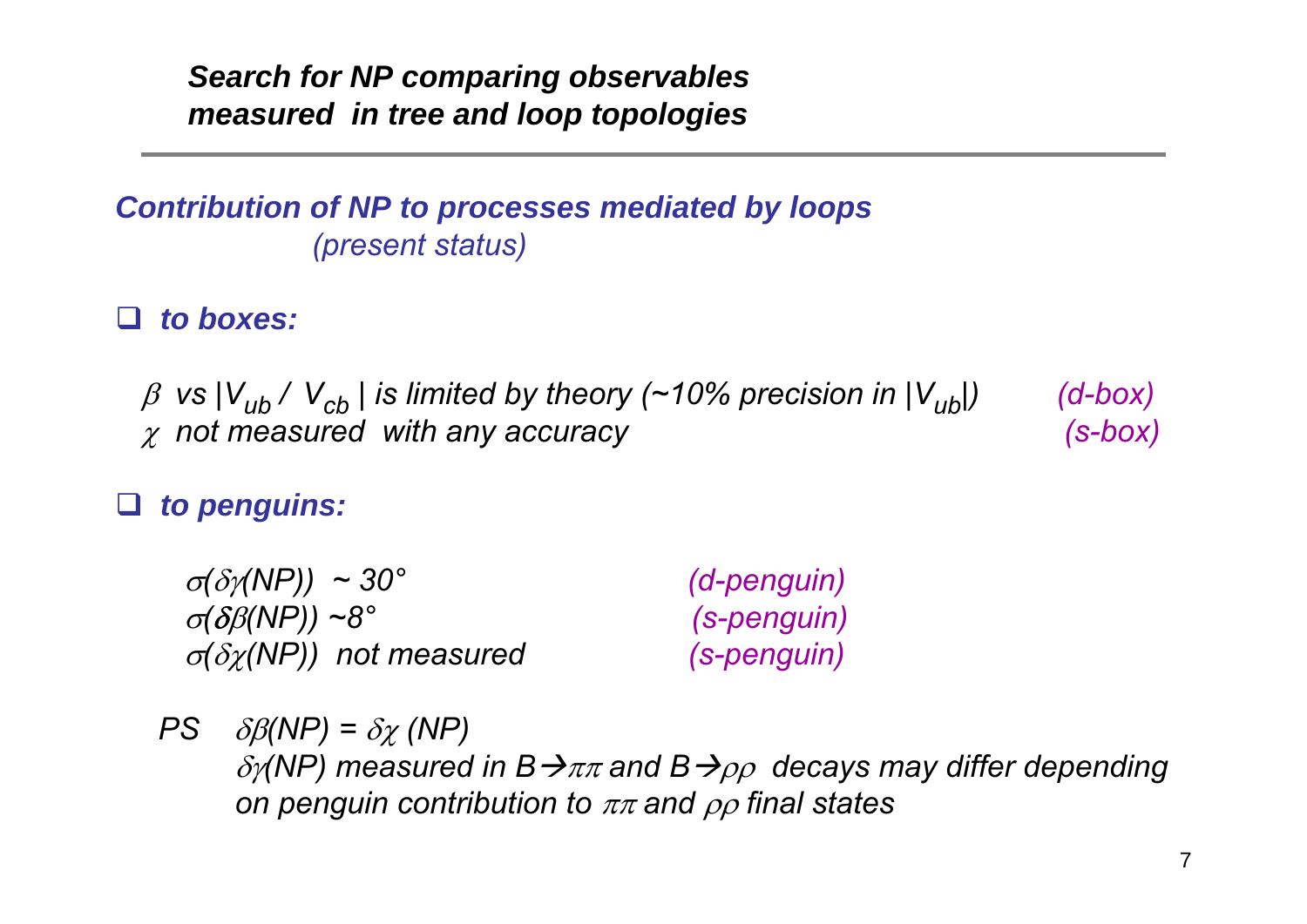$\bm{B}_{\mathrm{s}} \rightarrow$ J/ $\psi \phi$  is the  $\bm{B}_{\mathrm{s}}$  counterpart of  $\bm{B}^o {\rightarrow}$ J/ $\psi$   $\bm{\mathsf{K}}_{\mathrm{s}}$ 

 $\Box$  In SM φ<sub>S</sub> = - 2arg(V<sub>ts</sub>) = - 2Λ<sup>2</sup>η ~ - 0.04

 $\Box$  Sensitive to New Physics effects in the  $\mathsf{B}_{\mathrm{s}}\text{-}\mathsf{B}_{\mathrm{s}}$  system mixing  $\rightarrow \phi_s = \phi_s(SM) + \phi_s(NP)$ 

□ 2 CP-even, 1 CP-odd amplitudes, angular analysis needed to separate, then fit to  $\phi_{\rm S}$ ,  $\Delta\Gamma_{\rm S}$ , CP-odd fraction

 $\Box$  LHCb yield in 2 fb<sup>-1</sup> 131k, B/S = 0.12

| Channels                                          | $\sigma(\phi_s)$ [ rad ] | Weight $(\sigma/\sigma_i)^2$   % ] |
|---------------------------------------------------|--------------------------|------------------------------------|
| $B_s \rightarrow J/\psi \eta (\pi^+ \pi^- \pi^0)$ | 0.142                    | 2.3                                |
| $B_s \rightarrow D_s D_s$                         | 0.133                    | $2.6\,$                            |
| $B_s \rightarrow J/\psi \eta(\gamma \gamma)$      | 0.109                    | 3.9                                |
| $B_s \rightarrow \eta_c \phi$                     | 0.108                    | 3.9                                |
| Combined (pure CP eigenstates)                    | 0.060                    | 12.7                               |
| $B_s \rightarrow J/\psi \phi$                     | 0.021                    | 87.3                               |
| Combined (all CP eigenstates)                     | 0.021                    | 100.0                              |



LHCk

**will reach s(**φ**s) ~ 0.08 (10/fb,** <sup>Δ</sup>**ms=20/ps, 90k J/**ψφ **evts)**

 $\sqrt{\frac{A_0}{n}}$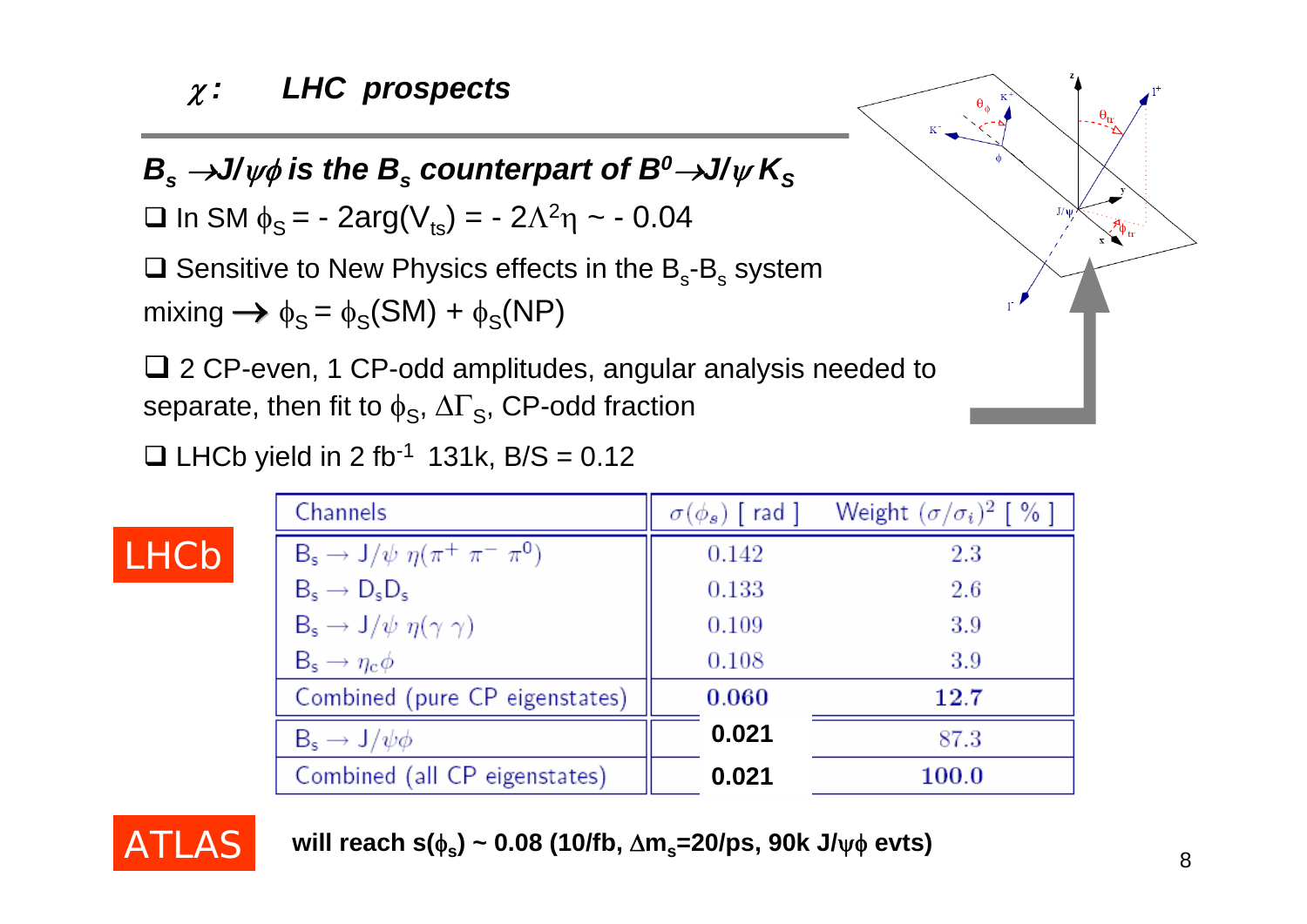*UT angle* γ *: LHCb (BaBAr & BELLE & Tevatron ~12° precision for* <sup>γ</sup> *at best)*



- $▶$  *(Dalitz): Use Dalitz plot analysis of 3-body D<sup>0</sup> decays, e.g. K<sub>s</sub> π<sup>+</sup> π<sup>-</sup>*
- $\Box$  $\Box$  *Mixing induced CPV measurement in*  $B_s \rightarrow D_s$  *K decays Specific for LHCb*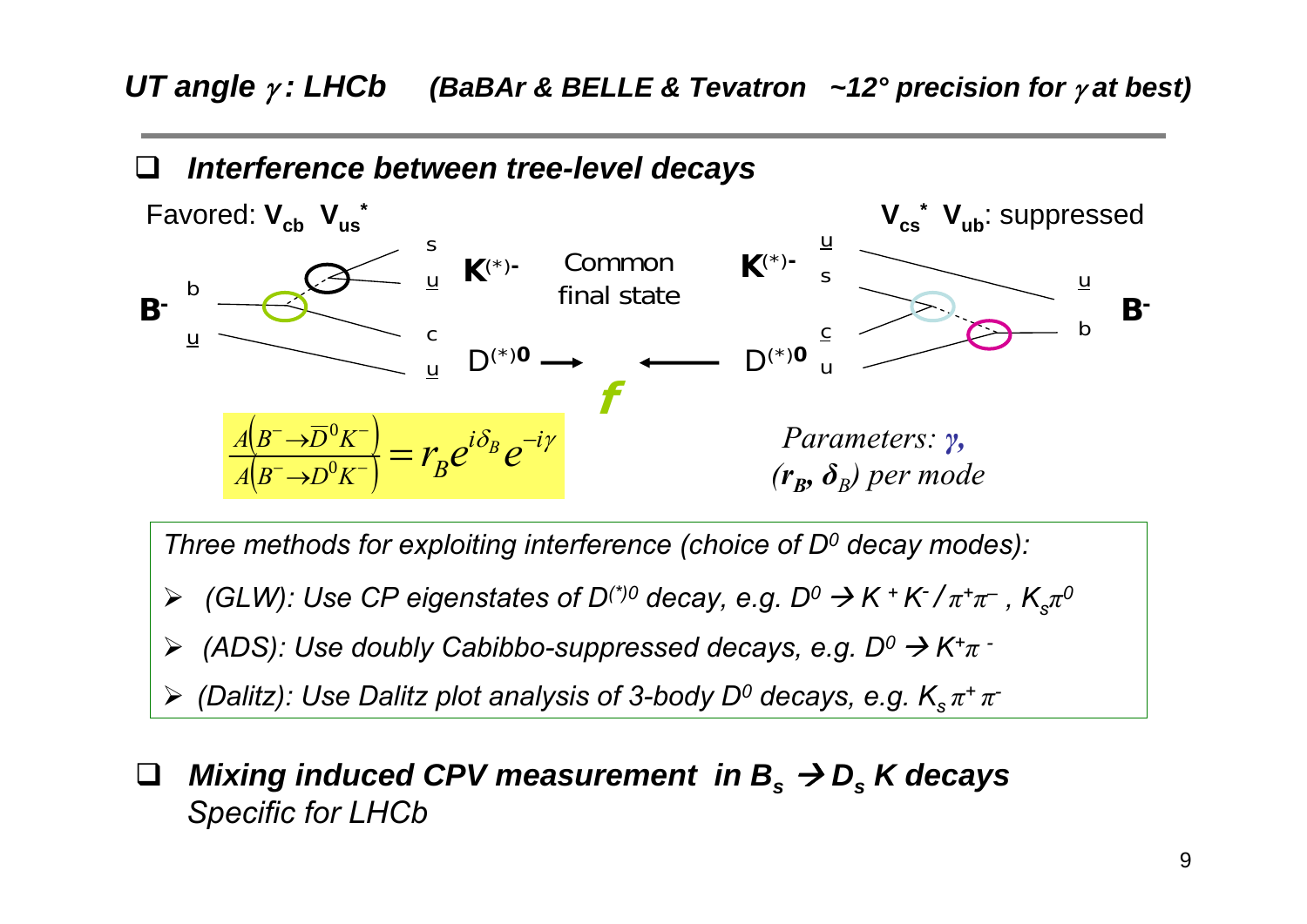### *UT angle* γ *: LHCb summary table*

| <b>B</b> mode                                           | D mode                           | Method          | $\sigma(\gamma)$ with 2 fb-1  |
|---------------------------------------------------------|----------------------------------|-----------------|-------------------------------|
| $B^*\rightarrow DK^*$                                   | $K\pi$ + $KK/\pi\pi$ + $K3\pi$   | ADS+GLW         | $5^{\circ} - 13^{\circ}$      |
| $B^* \rightarrow D^*K^*$                                | $K\pi$ (D <sup>*</sup> → D+π, γ) | ADS+GLW         | Under study                   |
| $B^+ \rightarrow DK^+$                                  | $\mathsf{K}_\leq$ ππ             | Dalitz          | $-8-12°$                      |
| $B^+ \rightarrow DK^+$                                  | KΚππ                             | 4-body "Dalitz" | 18°                           |
| $B^+ \rightarrow DK^+$                                  | Кливи                            | 4-body "Dalitz" | Under study                   |
| $B^0 \rightarrow DK^{*0}$                               | $K\pi + KK + \pi\pi$             | ADS+GLW         | $~12^{\circ}$                 |
| $B^0 \rightarrow DK^{*0}$                               | $\mathsf{K}_{\leq}$ ππ           | Dalitz          | Under study                   |
| $B_s \rightarrow D_s K$                                 | $KK(\phi)\pi$                    | tagged, $A(t)$  | $~10^{\circ}$                 |
| $B^0 \rightarrow \pi^+\pi^-$ , $B_c \rightarrow K^+K^-$ | N/A                              | U-spin symmetry | $5^{\circ}$ - 10 <sup>°</sup> |

*Combined precision after 2 fb-<sup>1</sup>* <sup>σ</sup>*(*γ*)*  ∼ *5* ° *(from tree only)*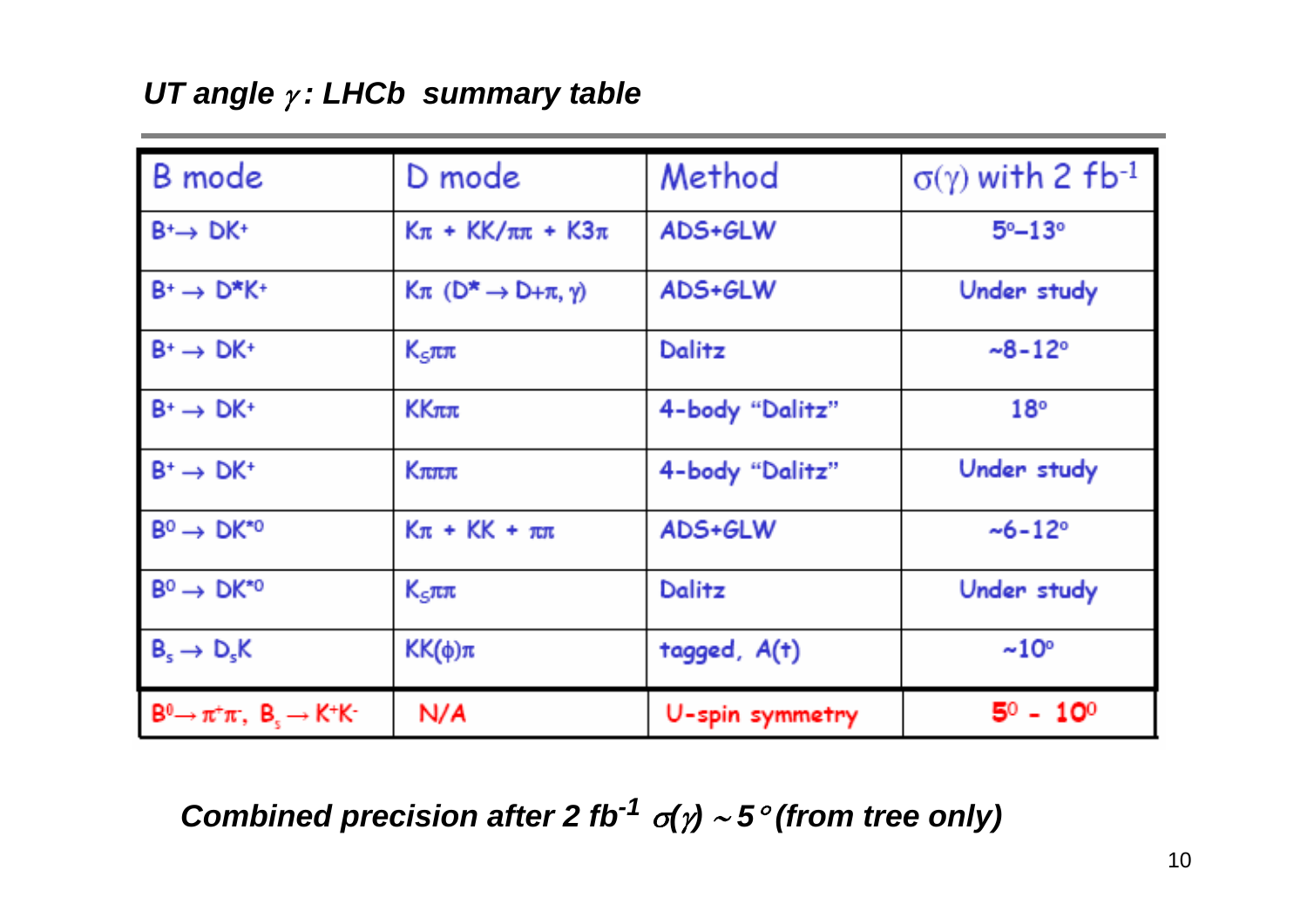## *angle*  γ *(*  <sup>ϕ</sup>*3 ) at SFF*

## *Model-independent approach*

*A.Bondar, A.Poluektov Eur.Phys.J C47,347(2006) hep-ph/0510246*

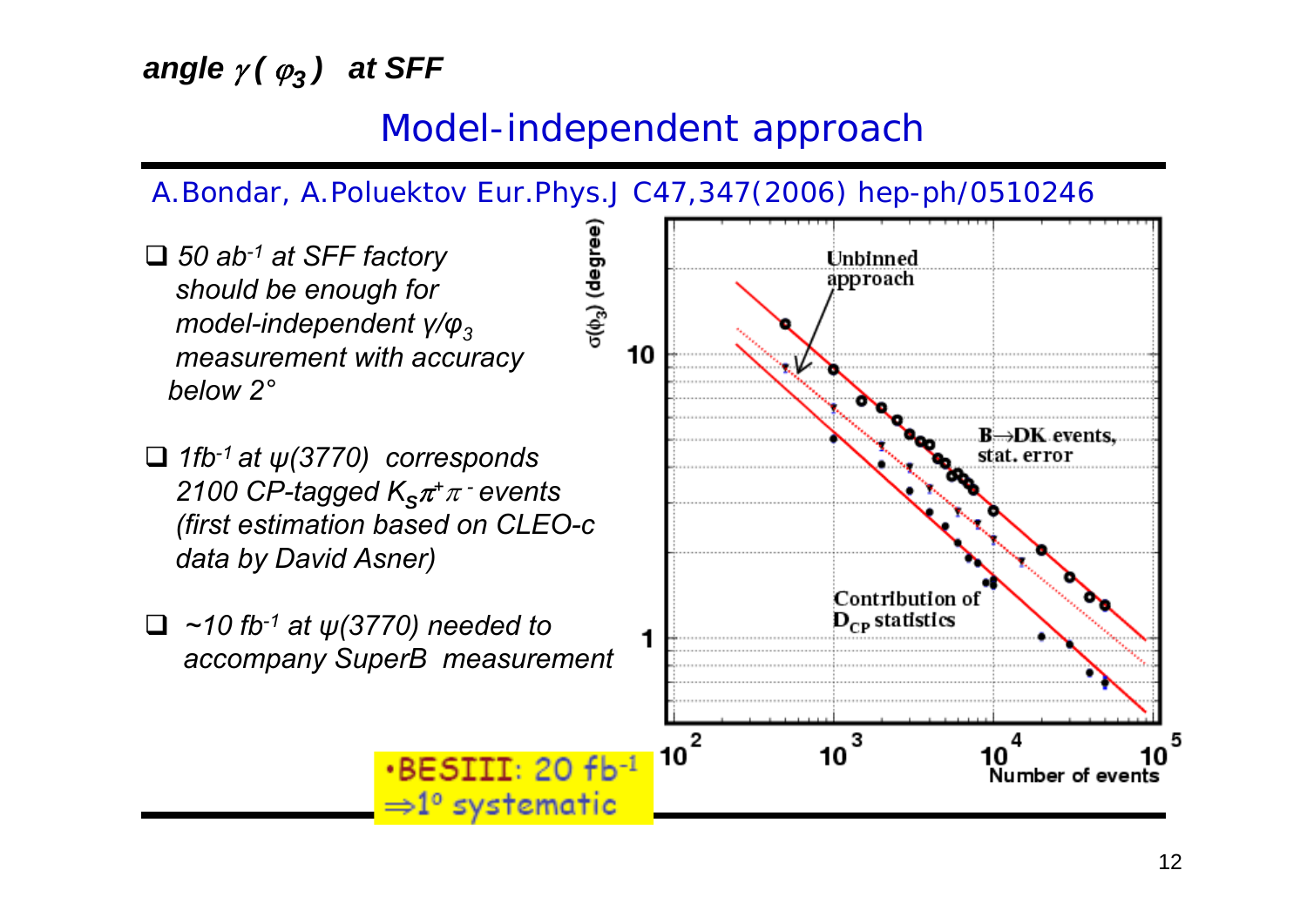## *LHCb (10fb-<sup>1</sup> ) and SFF (50-75 ab-1) & SLHCb (>100 fb -1) sensitivities*

| LHCb |          | Channel                                                                                                                                          | Yield               | <b>Precision</b>                                               |
|------|----------|--------------------------------------------------------------------------------------------------------------------------------------------------|---------------------|----------------------------------------------------------------|
|      | $\gamma$ | From tree channels                                                                                                                               |                     | $\sigma(\gamma)$ < 3°                                          |
|      |          | $\alpha$ $B_d$ $\rightarrow \pi^+ \pi \pi^0$<br>$\overrightarrow{B} \rightarrow \rho^{\dagger} \rho^0$ , $\rho^{\dagger} \rho$ , $\rho^0 \rho^0$ | 70k<br>45k, 10k, 5k | $\sigma(\alpha)$ < 4°                                          |
|      |          | $\beta$ $B_d$ $\rightarrow$ $J/\psi(\mu\mu)K_s$<br>$B_d$ $\rightarrow$ $\phi K_s$                                                                | 1200k<br>4k         | $\sigma(\sin 2\beta)$ < 0.01<br>$\sigma(\sin 2\beta) \sim 0.1$ |
|      |          | $\phi_s$ $B_s \rightarrow J/\psi(\mu\mu)\phi$<br>$B_s \rightarrow \phi\phi$                                                                      | 750k                | $\sigma(\phi_s) \sim 0.01$<br>20k $\sigma(\phi) \sim 0.05$     |

| <b>SFF &amp; SLHCb</b> | Observable                            | Super Flavour Factory sensitivity | <b>SLHCb (stat. only)</b>          |
|------------------------|---------------------------------------|-----------------------------------|------------------------------------|
|                        | $\sin(2\beta)$ $(J/\psi K^0)$         | $0.005 - 0.012$                   | $\sim 0.003$                       |
| > 2014                 | $\gamma(B \to D^{(*)}K^{(*)})$        | $1-2^\circ$                       | $< 1^\circ$ (Bs $\rightarrow$ DsK) |
|                        | $\alpha(B\to\pi\pi,\rho\rho,\rho\pi)$ | $1-2^\circ$                       |                                    |
|                        | $ V_{ub} $ (exclusive)                | $3 - 5\%$                         |                                    |
|                        | $ V_{ub} $ (inclusive)                | $2 - 6\%$                         |                                    |
|                        |                                       | $1.7 - 3.4\%$                     |                                    |
|                        |                                       | $0.7 - 1.7\%$                     |                                    |
|                        | $S(\phi K^0)$                         | $0.02 - 0.03$                     | $S(\phi K^0_S)$<br>$0.02 - 0.03$   |
|                        | $S(\eta^{\prime} K^{0})$              | $0.01 - 0.02$                     | $S(\phi\phi)$<br>0.01              |
|                        | $S(K_{s}^{0}K_{s}^{0}K_{s}^{0})$      | $0.02 - 0.04$                     |                                    |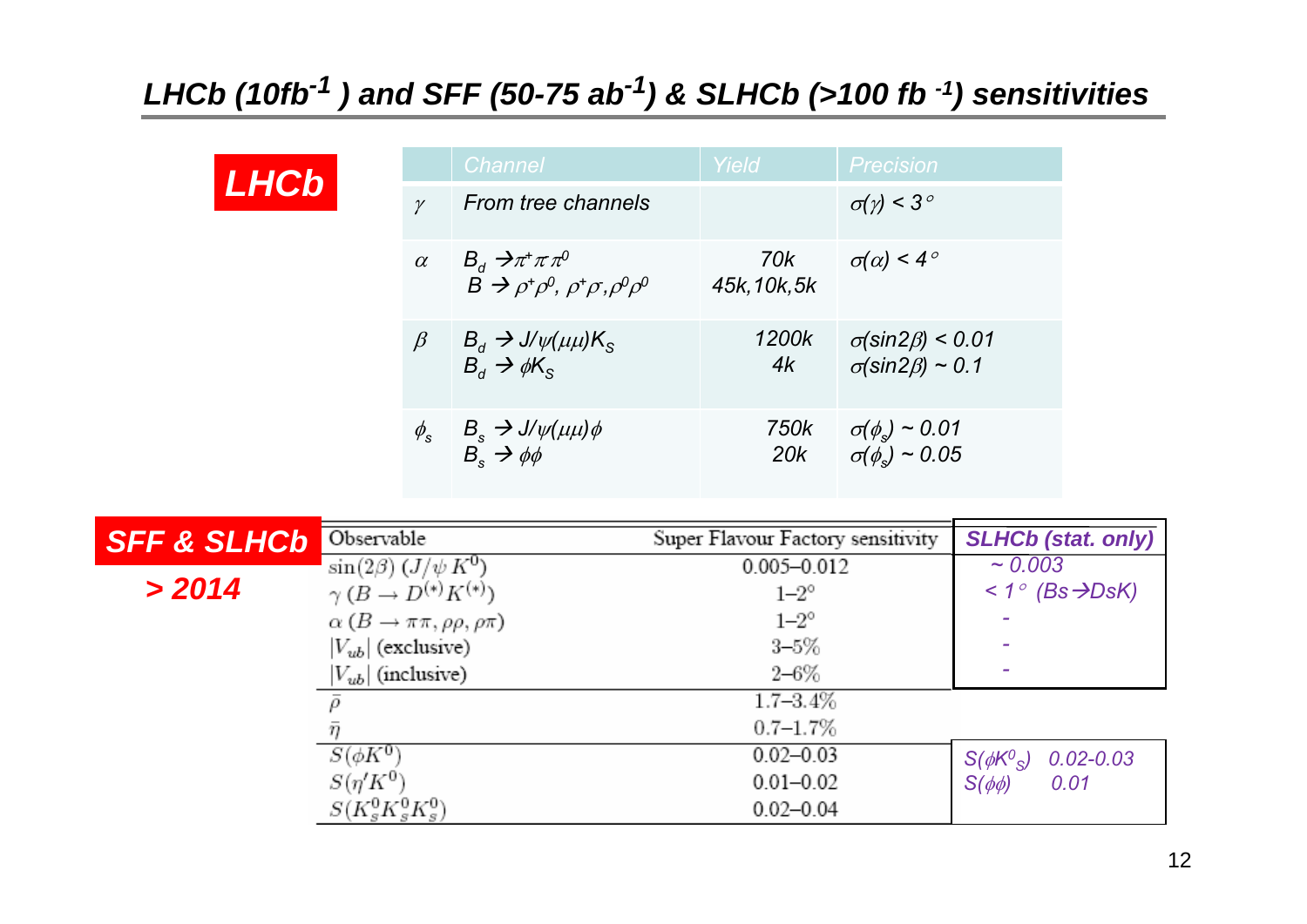# *Search for New Physics in Rare Decays*



 $\Box$ 

 $\Box$  *Exclusive b*  Æ *s*γ *B* Æ*K\**μμ

 $\Box$  *Bs* $\rightarrow \mu\mu$ 

*We are just approaching sensitivity promising for discovery…*



- $\Box$   $B \to \tau v$ , hvv, ...
- Β Æ *<sup>s</sup>*γ*, sll inclusive*

**Experimental challenge: keep (backgrounds) under control** 

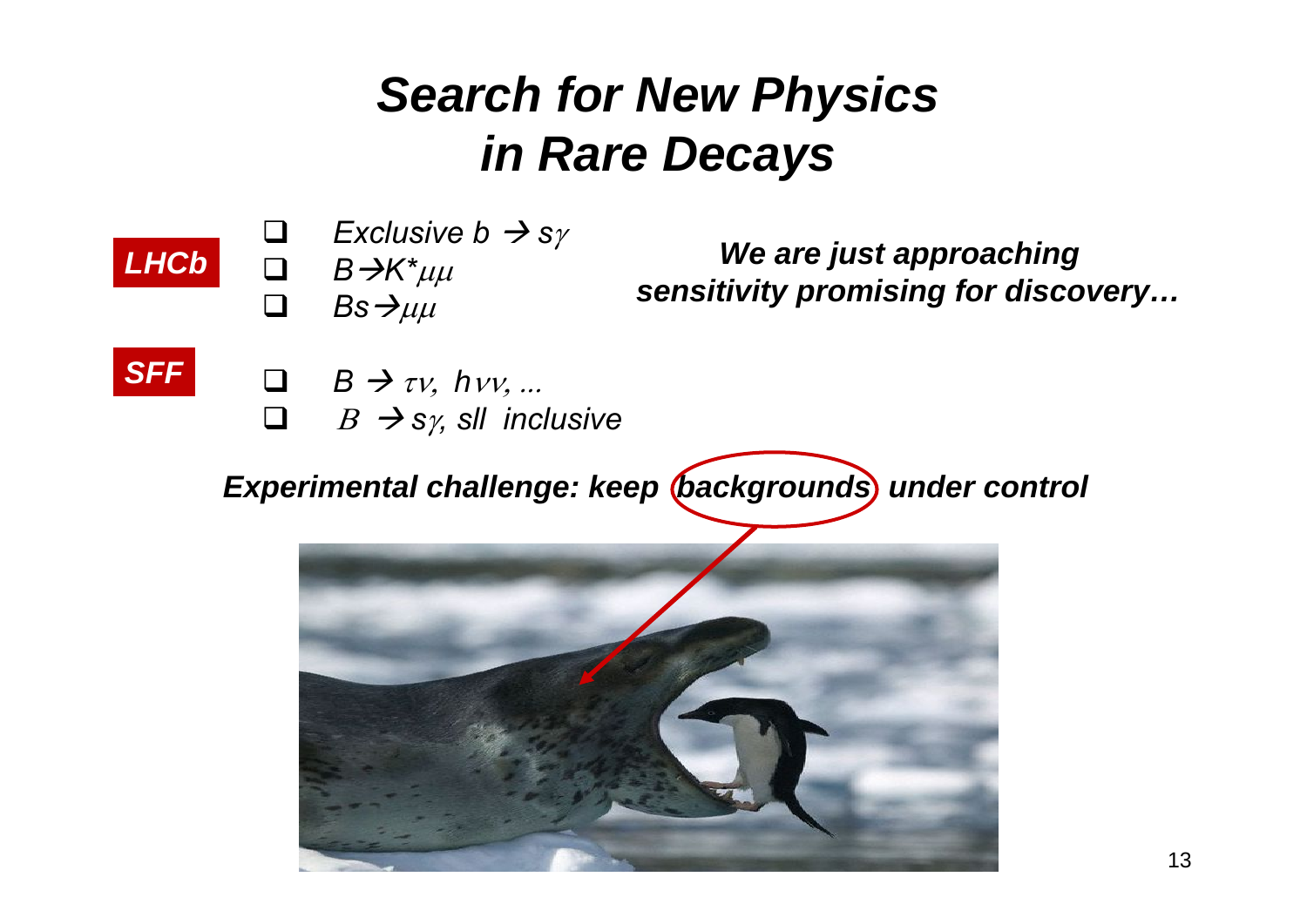*LHCb control channel: Β<sub>d</sub> → K\*γ ~75k signal events per 2fb-1*



## *Bs* → φγ *BELLE observed 16±8 events 2 weeks run at* Υ*(5S); no TDCPV*

First observation of a B radiative penguin decay!



*LHCb annual yield ~11k with B/S < 0.6*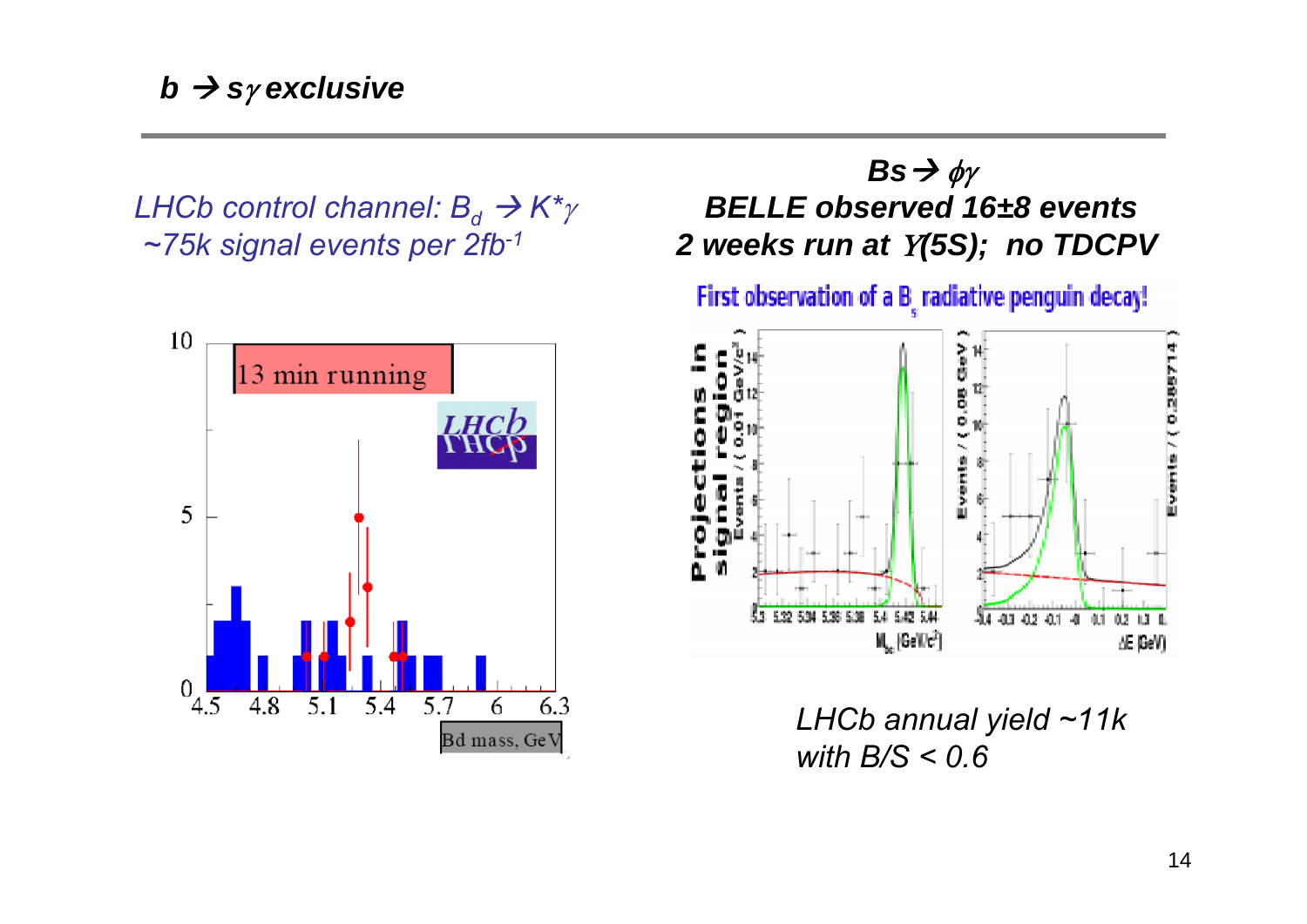*b → sγ* **exclusive** 



$$
b \rightarrow \gamma(L) + (m_s/m_b) \times \gamma(R)
$$

*Measurement of the photon helicity is very sensitive test of SM*

#### *Methods:*

 $\sqcup$  $\Box$  *Mixing induced CP asymmetries in B<sub>s</sub> →*  $\phi$ *γ, B→K<sub>s</sub> π<sup>0</sup>γ* 

 $\sqcup$ *Photon helicity can be measured directly in radiative B decays to final state with* ≥ *3 hadrons.*

#### *Promising channels for LHCb are B →*  $\phi$ *Kγ and B → Kππγ decays*

*Expected yield per 2 fb-1*

*BR(B+*  $\rightarrow$  *K+* $\pi \pi$ *+* $\gamma$ *) ~ 2.5*  $\times$  *10<sup>-5</sup> <i>rich pattern of resonances*  $\sim$  60k  $BR(B^+ \rightarrow K^+ \phi \gamma) \sim 3 \times 10^{-6}$  highly distinctive final state  $\sim 7k$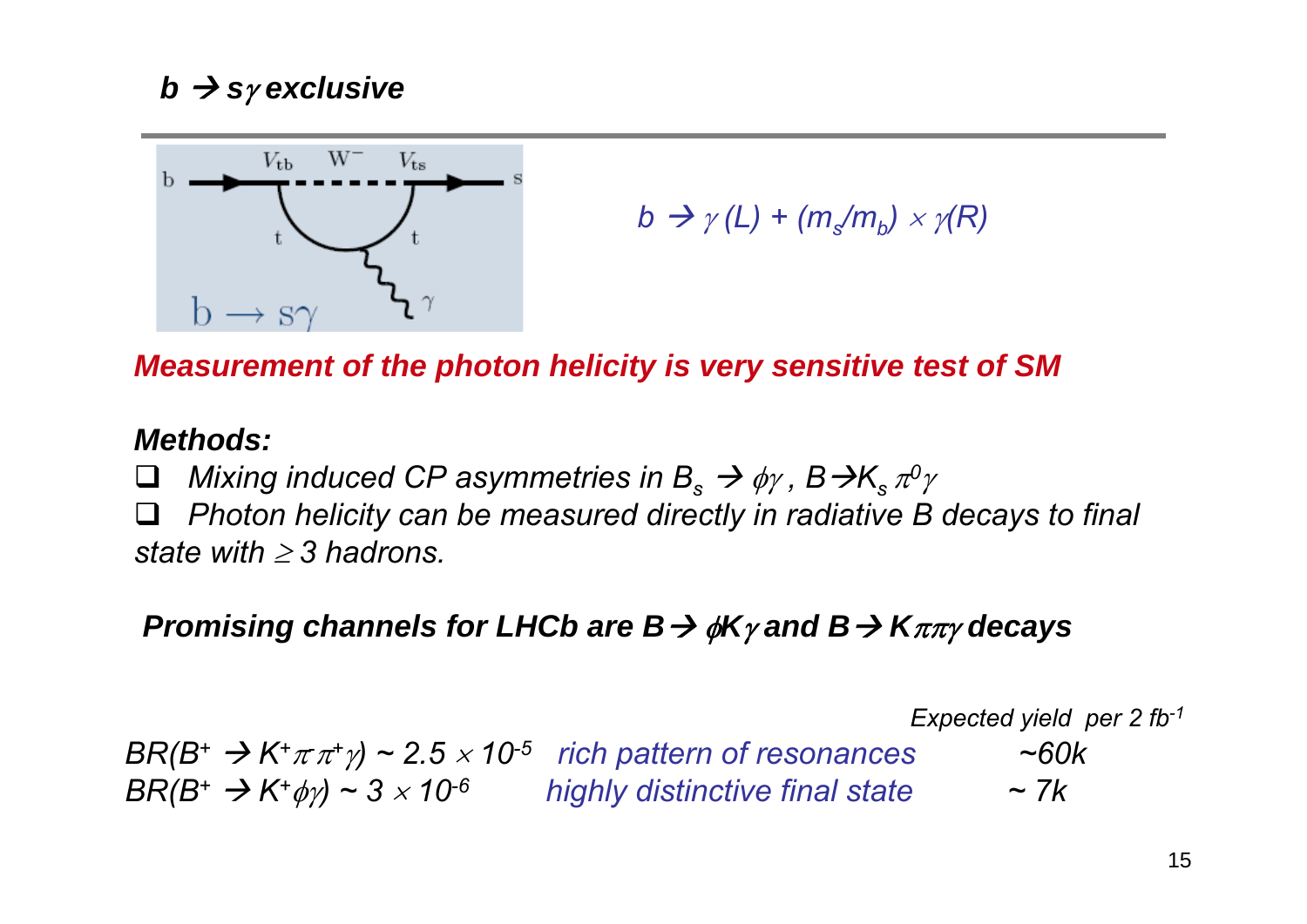### *Mixing induced CP asymmetries*

*B*Æ*Ks*π*<sup>0</sup>*<sup>γ</sup> *(B-factories)*

$$
A_{CP}(\Delta t) = \frac{\Gamma(\overline{B}^0(t) \to K_S^0 \pi^0 \gamma) - \Gamma(B^0(t) \to K_S^0 \pi^0 \gamma)}{\Gamma(\overline{B}^0(t) \to K_S^0 \pi^0 \gamma) + \Gamma(B^0(t) \to K_S^0 \pi^0 \gamma)} = S \sin \Delta m \Delta t + A \cos \Delta m \Delta t
$$
  
 
$$
A_{\text{Belle}} = -C_{\text{BaBar}}
$$

*S = - (2+O(*α*s))sin(2*β*)ms/mb + (possible contribution from b*Æ*s*γ*g) = - 0.022 ± 0.015 P.Ball and R.Zwicky hep-ph/0609037*

*Present accuracy:*



$$
\mathcal{A}_{CP}(\Delta t) = \frac{S \sin \Delta m_s \Delta t + A \cos \Delta m_s \Delta t}{\cosh \frac{\delta \Gamma t}{2} - A \Delta \sinh \frac{\delta \Gamma t}{2}}
$$

$$
LHCb\text{ sensitivity with }10\text{fb}^{-1}:
$$

$$
\sigma(A^{\Delta})=0.09
$$

$$
\boxed{{\cal A}^{\Delta} = \sin\,2\psi\,\cos\,\phi_s \approx \frac{2m_s}{m_b}}
$$

 $S = \sin 2\psi \sin \phi_s \approx 0$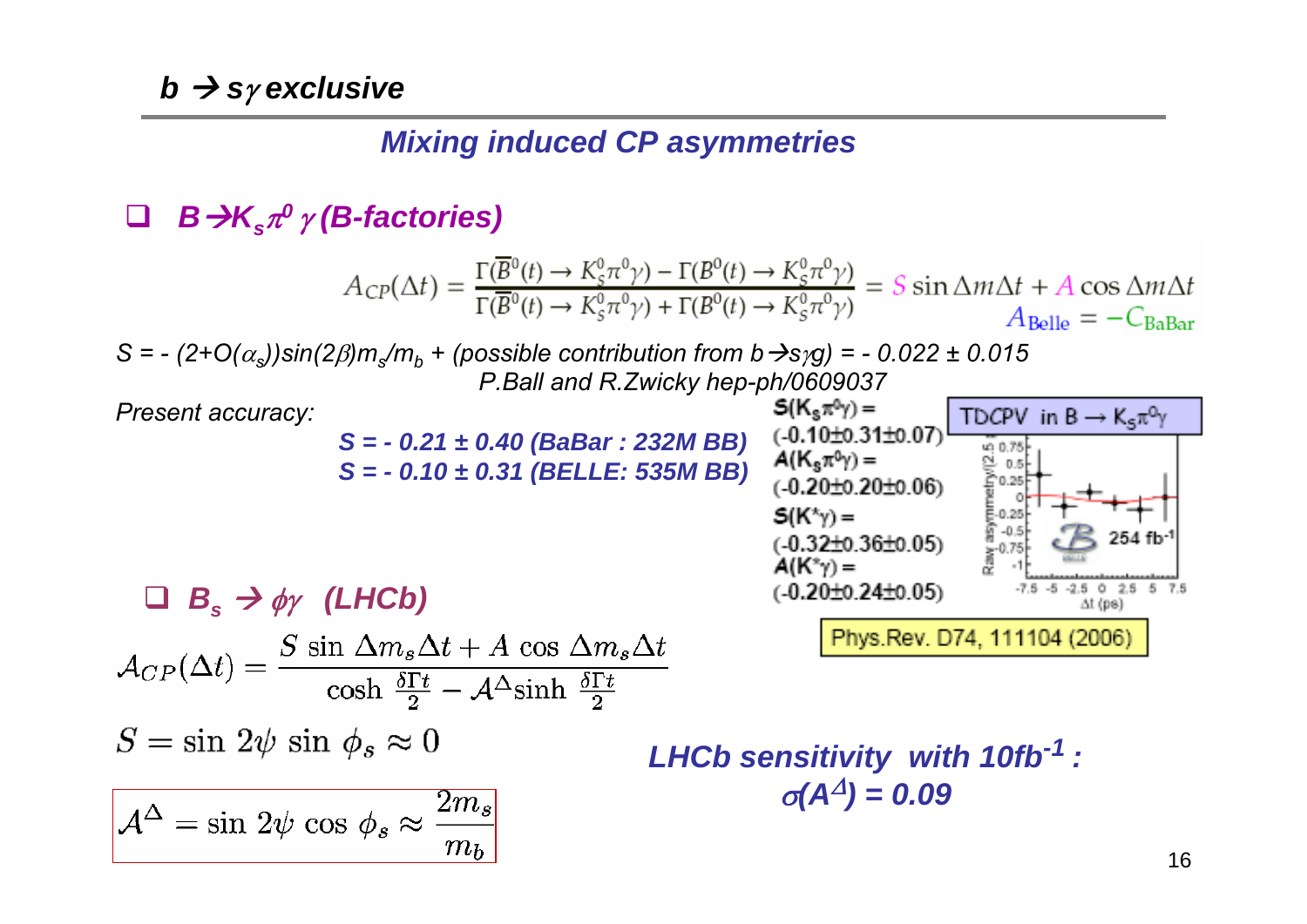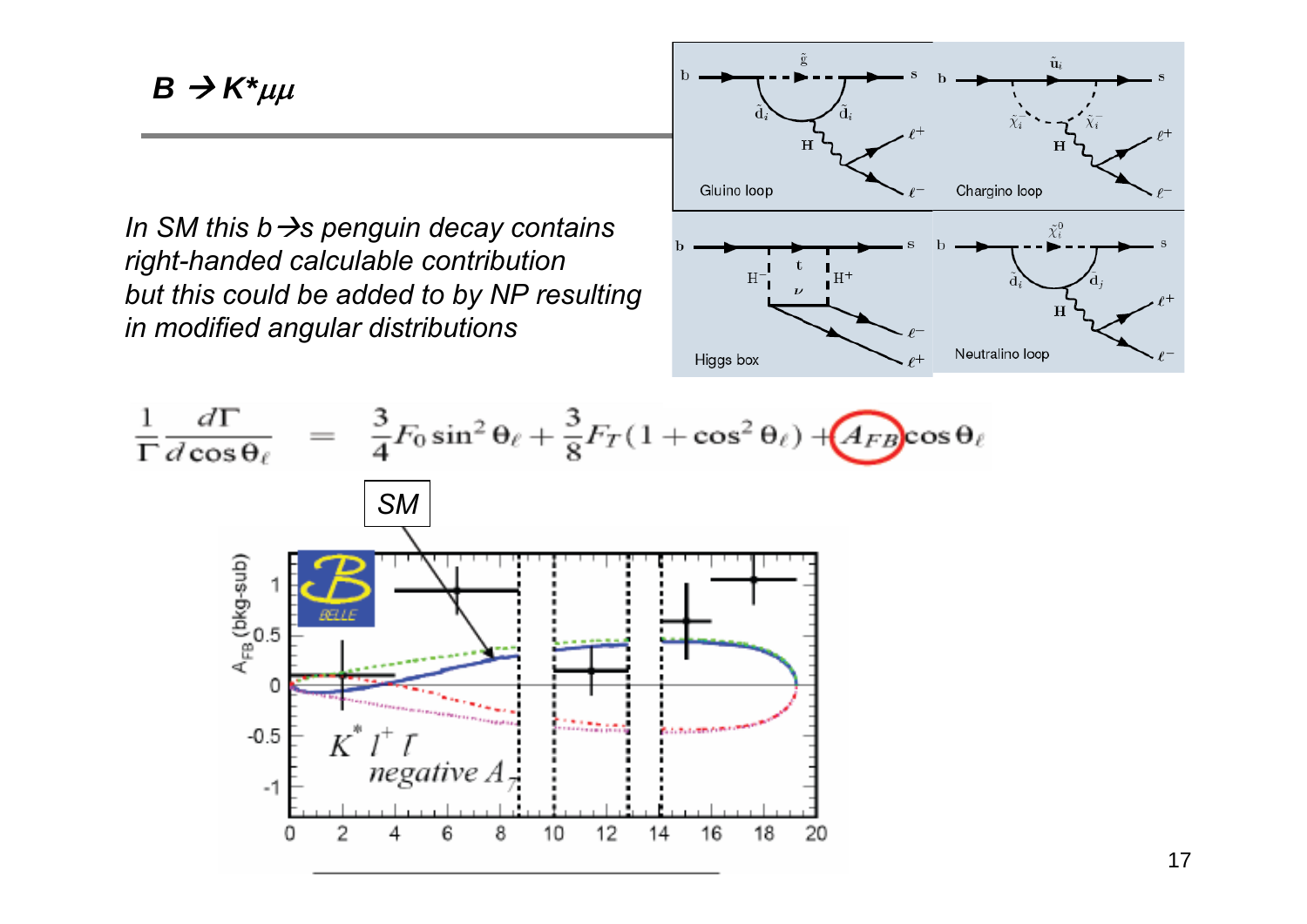*Forward-backward asymmetry AFB (s) in* μμ*rest frame is a sensitive NP probe*

 *Predicted zero of AFB (s) depends on Wilson coefficients*  $C_7^{eff}$  /  $C_9^{eff}$ 





- ¾ *7.2 k events / 2fb-1 with B/S ~ 0.4*
- ¾ *After 10 fb-1zero of AFB located to ±0.28 GeV2 providing 7% stat. error on*  $C_7^{eff}$  /  $C_9^{eff}$
- ¾ *Full angular analysis gives better discrimination between models. Lookspromising*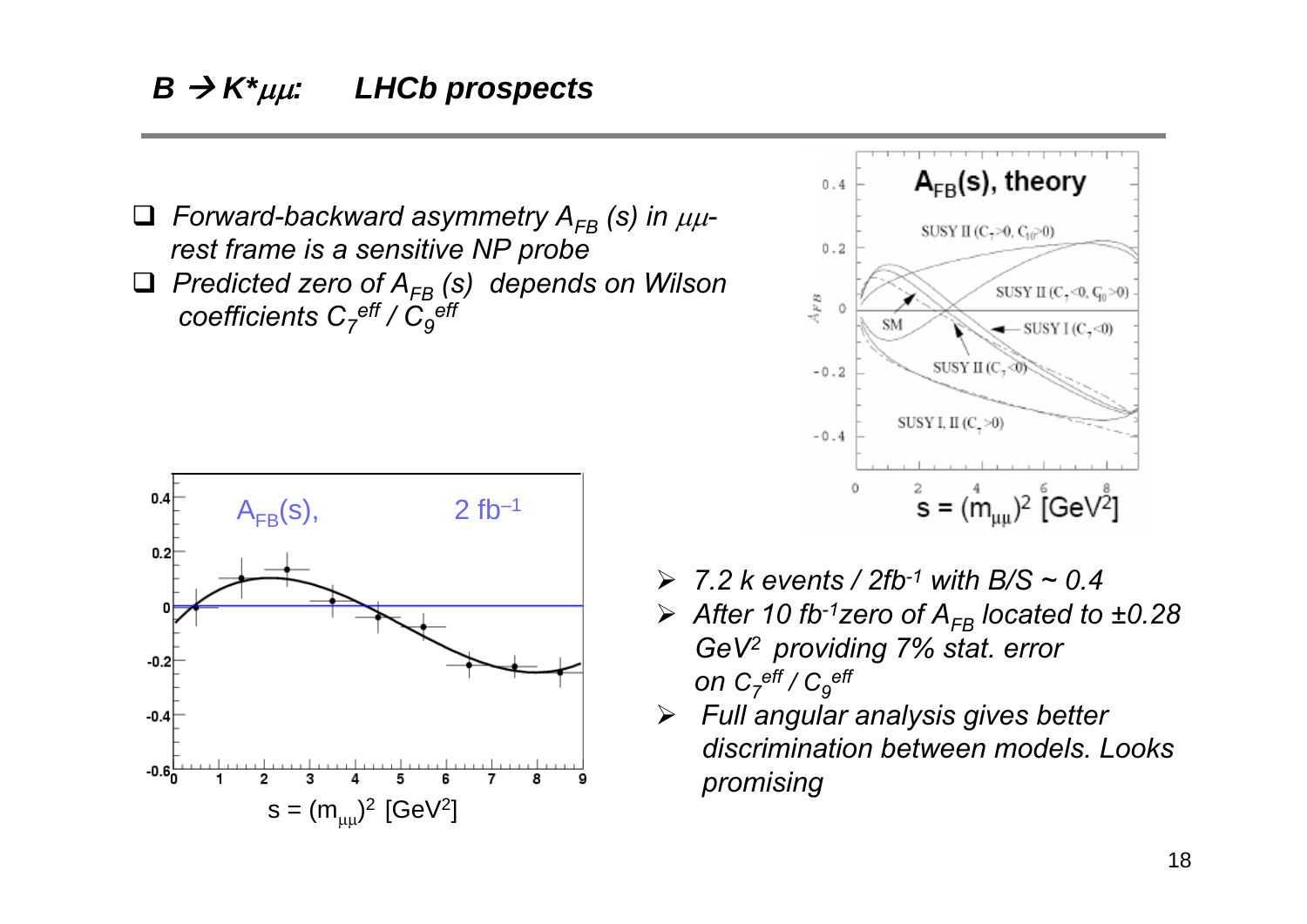

**SM** signal



1

1.

 $\overline{2}$ 

3

5

6

Integrated Luminosity (fb-1)

 $\overline{7}$ 

g.

 $\Omega$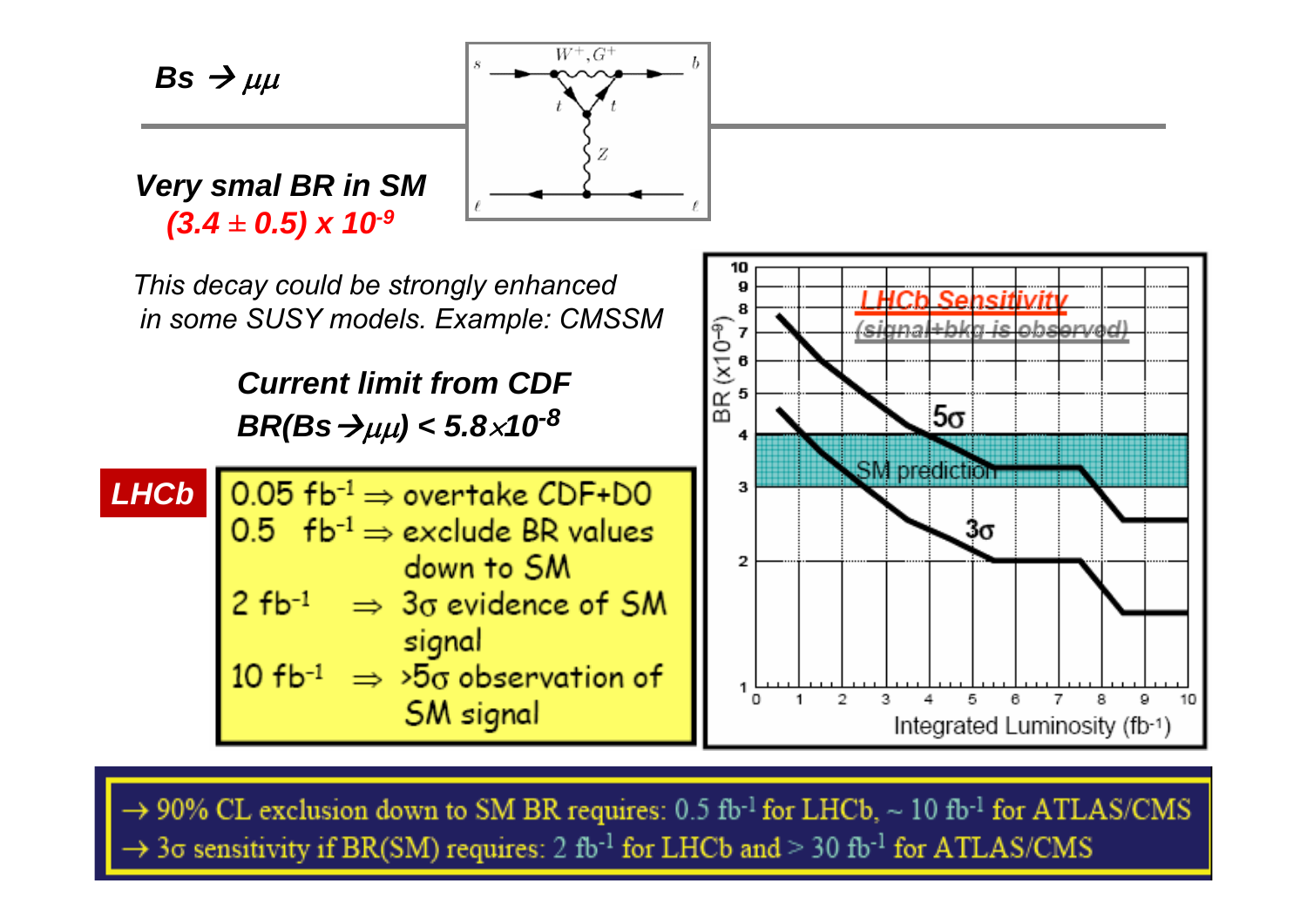#### *Channels complementary to LHCb / SLHCb*

| $\mathcal{B}(B\to\tau\nu)$                                     | $3 - 4\%$       |
|----------------------------------------------------------------|-----------------|
| $\mathcal{B}(B\to \mu\nu)$                                     | $5 - 6\%$       |
| $B(B \to D\tau\nu)$                                            | $2 - 2.5%$      |
| $\mathcal{B}(B \to \rho \gamma)/\mathcal{B}(B \to K^* \gamma)$ | $3 - 4\%$       |
| $A_{CP}(b \rightarrow s\gamma)$                                | $0.004 - 0.005$ |
| $A_{CP}(b \rightarrow (s+d)\gamma)$                            | 0.01            |
| $S(K^0_s \pi^0 \gamma)$                                        | $0.02 - 0.03$   |
| $S(\rho^0\gamma)$                                              | $0.08 - 0.12$   |
| $A^{FB}(B \to X_s \ell^+ \ell^-) s_0$                          | $4 - 6\%$       |
| $\mathcal{B}(B \to K \nu \bar{\nu})$                           | $16 - 20\%$     |